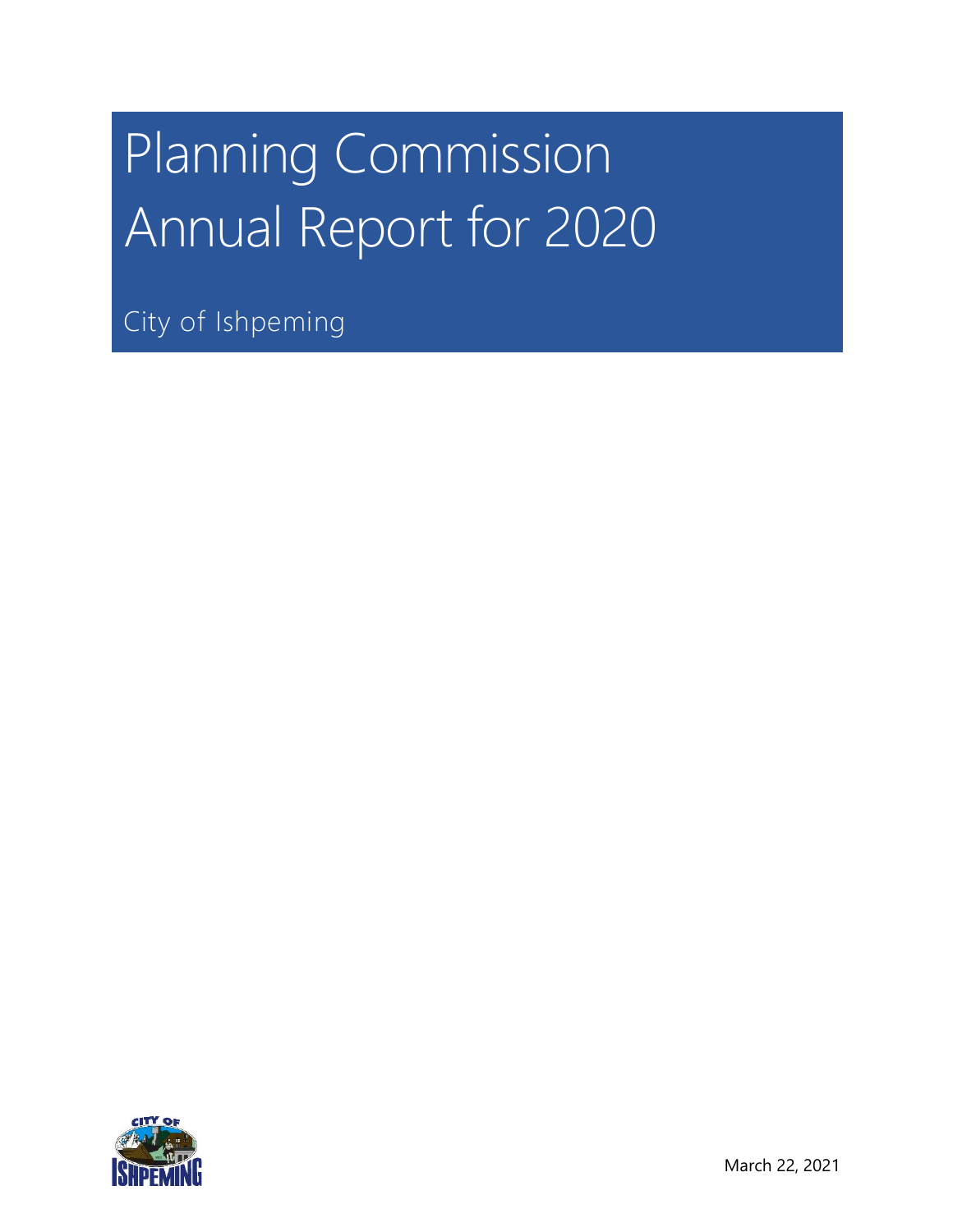# Table of Contents

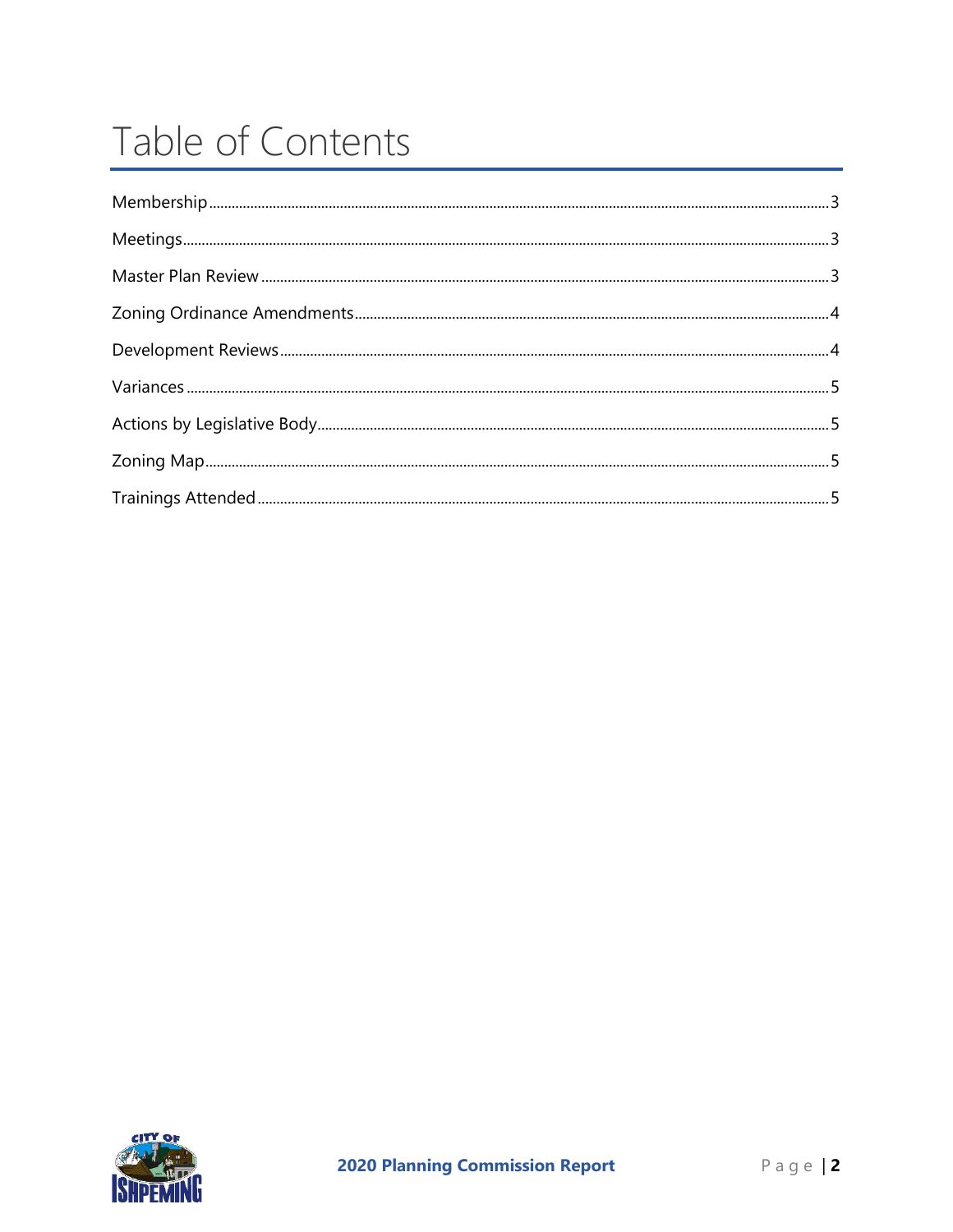## <span id="page-2-0"></span>Membership

Ishpeming Planning Commission member names:

- 1. Brook Routhier
- 2. Gabe Seelen
- 3. Mike Tonkin (Council member)
- 4. Harry Weikel
- 5. Bruce Houghton
- 6. John Carlson
- 7. Angelo Bosio (RESIGNED)
- 8. Jim Bertucci (RESIGNED)
- 9. Larry Bussone (RESIGNED)
- 10. Diane Gauthier (RESIGNED)

#### <span id="page-2-1"></span>Meetings

*The MPEA requires at least four (4) meeting annually.*

The Ishpeming Planning Commission met seven (7) times. This MEETS the requirements of the MPEA.

#### <span id="page-2-2"></span>Master Plan Review

| January 6, 2020  | Ryan Soucy – Revision to Planning Commission bylaws discussion.                                                                                                               |
|------------------|-------------------------------------------------------------------------------------------------------------------------------------------------------------------------------|
|                  | Carnegie Library master plan kick-off.                                                                                                                                        |
|                  | Community participation plan discussion.                                                                                                                                      |
| February 3, 2020 | Bryan Neuman – Master plan roles.                                                                                                                                             |
| March 2, 2020    | Rebecca Bolen - Draft P3 plan.                                                                                                                                                |
| July 6, 2020     | Ryan Soucy - Comprehensive asset analysis, SWOT & SOAR analysis.                                                                                                              |
| August 3, 2020   | Ryan Soucy – Presented 7 different assets for comments/evaluation as<br>well as a summary of aspirations and results for homework for<br>commissioners to hand in next month. |

Capital Improvement Plan 2021-2026 recommendation to Council.

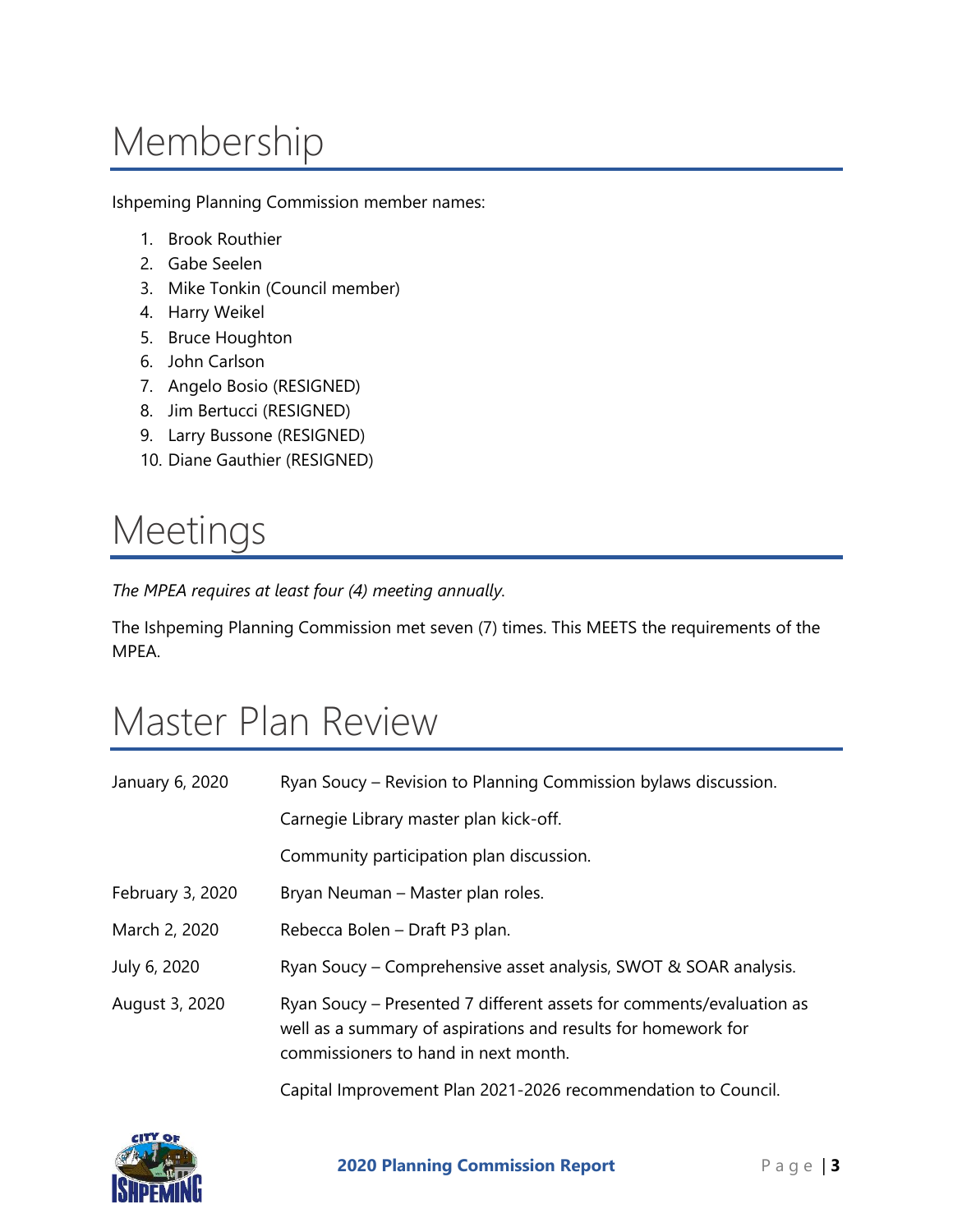October 5, 2020 Ryan Soucy – Slide presentation examining strengths, weaknesses, opportunities, and threats (SWOT) which depicted opportunities and aspirations for the Ishpeming community.

## <span id="page-3-0"></span>Zoning Ordinance Amendments

<span id="page-3-1"></span>No zoning text amendments for 2020.

#### Development Reviews

| <b>Project Type</b>        | <b>Location</b>        | <b>Description</b>                              | <b>Status</b> | <b>Action Date</b> |
|----------------------------|------------------------|-------------------------------------------------|---------------|--------------------|
| <b>Site plan review</b>    | Elm St.                | <b>OK Rental</b>                                | approved      | May 2020           |
| Site plan review           | Greenwood St.          | Multipurpose Senior<br>Center                   | approved      | June 2020          |
| <b>Conditional use</b>     | 312 W. Division<br>St. | Conversion from<br>commercial to<br>residential | approved      | 7/6/2020           |
| Nonconforming<br>structure | 801 N. Third St.       | Front & side yard<br>violations                 | approved      | 9/14/2020          |
| Nonconforming<br>structure | 511 E. Empire<br>St.   | Front & side yard<br>violations                 | approved      | 9/14/2020          |
| Nonconforming<br>use       | 801 N. Third St.       | 4 units; 2 allowed                              | approved      | 9/14/2020          |

<span id="page-3-2"></span>